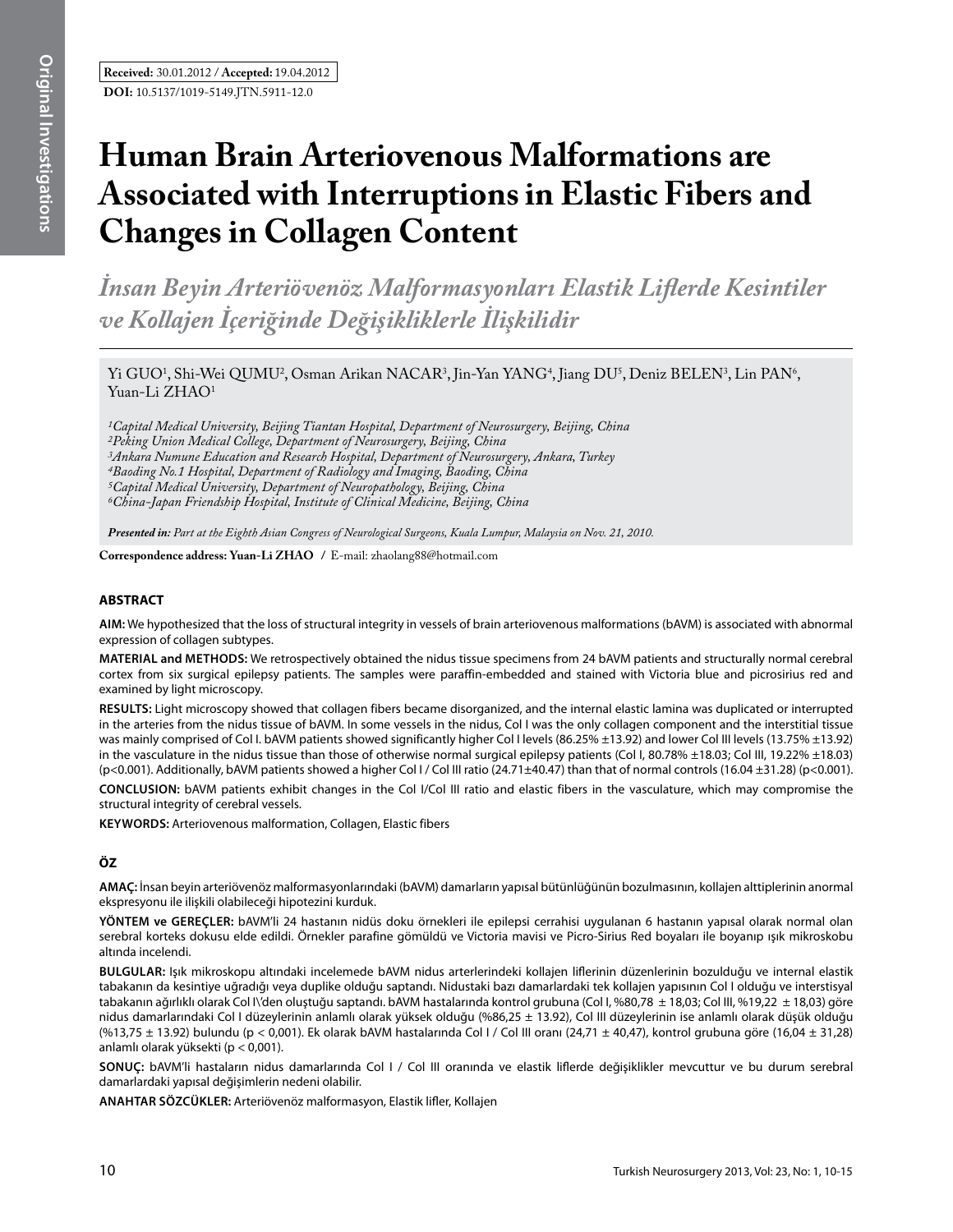#### **Introduction**

Intracerebral hemorrhage accounts for approximately 10 – 15% of strokes and is associated with high early mortality. Vascular malformations of the brain, including arteriovenous malformations, remain one of the important causes of intracerebral hemorrhage, which also include, among others, head trauma, chronic hypertension amyloid angiopathy, bleeding into primary or metastatic tumors, and coagulopathy. Brain arteriovenous malformations (bAVM), which are different from other cerebral vascular malformations such as venous angiomas and cavernous hemangiomas, are abnormal vascular structures composed of tortuous arteries and dilated veins. BAVM was thought in most cases to be congenital, originating from embryonic developmental failure of the intervening capillary beds. However, they typically present in middle age and appear to grow over time (3). Hitherto, the molecular mechanisms that underlie the formation and growth of bAVM remain largely unelucidated.

The extracellular matrix (ECM) is a major component of blood vessel walls and provides structural support to the blood vessels. The ECM is composed of collagens, elastins, and glycosaminoglycans with collagen being one of the most abundant fibrous proteins in the ECM. Collagen has two common arterial subtypes, type I (Col I) and type III (Col III) (8, 22). The combination and organization of these collagen subtypes maintain the function, integrity, and strength of blood vessels (1). An increase in the Col I/Col III ratio has been associated with cardiovascular disease (13, 16, 21), and disequilibrium in collagen subtypes has also been implicated in the pathogenesis and rupture of intracranial aneurysms and hemodynamic stress (14, 17, 25).

BAVM is a leading cause of spontaneous intracranial hemorrhage in young adults. Reported annual hemorrhage incidence for bAVM is 2 - 32.6% (4). Possible hemorrhagic risk factors include size, location, and angioarchitectural and morphological characteristics of bAVM (6, 9, 24). Among these factors, histopathological changes of vascular walls are the structural basis of bleeding. In addition, patients with bAVM show a variable clinical course, particularly with respect to spontaneous hemorrhage, recurrence, growth, and regression, suggesting that bAVM is structurally unstable vessels. It remains unknown if changes in the Col I / Col III ratio are present in the vessels of bAVM. We speculate that derangement of collagen subtype ratio in the vasculature of bAVM may result in the destabilization of vessels, which potentially leads to weakening of the vessel wall, passive dilatation, and rupture. To test the hypothesis that vascular instability in bAVM is associated with abnormal expression of collagen subtypes, we examined the vascular structure and the expression of Col I and Col III in the nidus tissue of bAVM.

## **Material and Methods**

#### *Acquisition of tissue specimens*

We retrospectively obtained specimens from 24 patients who underwent surgical resection for bAVM between February

2009 and April 2010 at Tiantan Hospital, Capital Medical University, Beijing, China. The nidus of bAVM was dissected away from any adjacent brain tissue in the operating room, and a representative portion of the nidus tissue was used for further analysis. All nidi were located on the convex surface of the cerebral hemisphere. For the control group, structurally normal cerebral cortex tissues were obtained from six patients undergoing temporal lobectomy for medically intractable seizures. Acquisition of tissue specimens was approved by the Capital Medical University Institutional Review Board and the study was carried out in strict accordance with the institution guidelines on human tissue acquisition and use.

#### *Victoria blue and picrosirius red staining*

Surgically resected tissue specimens of bAVM and normal control tissues were fixed in formalin and embedded in paraffin and then sectioned (4  $\mu$ m thick). All sections were stained with Victoria blue and picrosirius red as described previously (15). Briefly, the paraffin sections were deparaffinized and rehydrated in distilled water. After a wash with 70% ethanol for 2 min, sections were stained in Victoria blue solution for 12 h at 37°C. They were then briefly washed with 95% ethanol for several seconds and distilled water for 2 min before staining with 1% picrosirius red F3BA (Sigma, Shanghai, China) for 1 h. The sections were then washed in running tap water for 10 min before they were dehydrated, cleared, and mounted.

## *Microscopy and photomicrography*

Victoria blue and picrosirius red stained slides were visualized under an Olympus BX51 microscope (Olympus, Japan) under bright field or polarized light. Blood vessels at the edges of the nidus tissue of bAVM were excluded from the analysis. The collagen content of blood vessels within the nidus tissue of arteriovenous malformations was measured under polarized light as previously depicted (20, 29). Briefly, eight random fields were analyzed for each sample with a  $\times$  20 objective lens. Fixed parameters of image-acquisition were used to correct potential variability in staining intensity of sections from different staining batches. For evaluation of changes in collagen subtype in the blood vessels of bAVM, normal control vessels were matched to abnormal vessels by vessel diameter. Under polarized light, Col I fibers are orange-red, whereas the thinner Col III fibers appear yellow-green (21). The hue range of red-orange was defined as 0-37 and yellow-green as 38-127 as modified by Rich *et al.* (20). For each random field, the area of each hue range was quantified using the Image-Pro Plus software (Media Cybernetics, Bethesda, MD). The contents of the two collagen subtypes were represented by the percentage of the area of each hue range. Because it is difficult to distinguish between arteries and veins and layers of the vascular wall in vessels in bAVM, we quantified the collagen content of the entire vascular wall of both arteries and veins rather than in specified layers of arteries (21, 26).

#### *Statistical analysis*

All data were expressed as mean  $\pm$  standard deviation. Patient characteristics were compared using the  $\chi^2$  tests.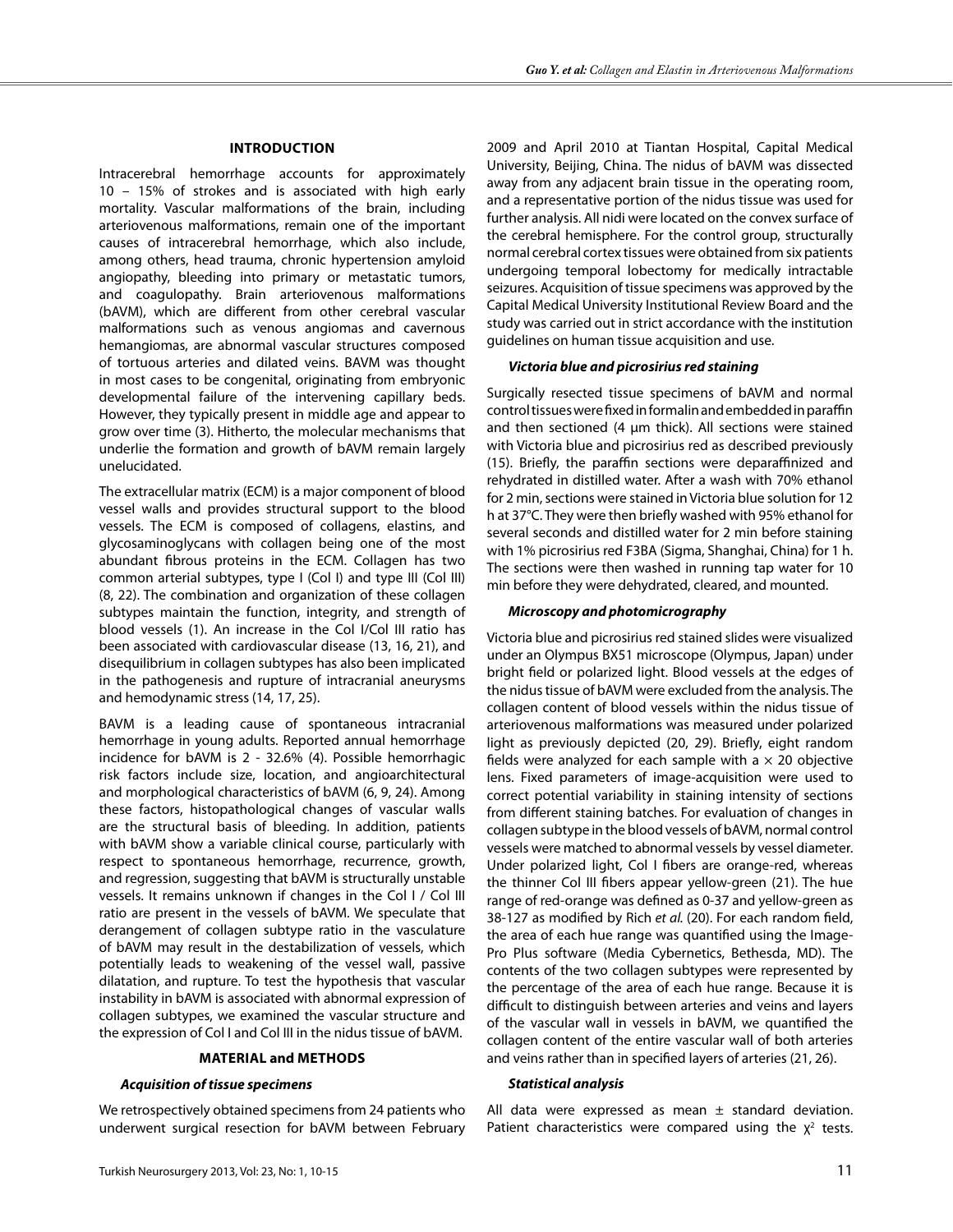Collagen distributions between the control group and the non-hemorrhage or hemorrhage brain arteriovenous malformation group were compared using Mann-Whitney U tests. P < 0.05 was considered statistically significant. Data were analyzed using SPSS 15.0 (SPSS Inc, Chicago, IL.).

## **Results**

## *Patient demographic and lesion characteristics*

We analyzed the tissue specimens from 24 patients with bAVM (14 men and 10 women) and 6 surgical epilepsy patients (4 men and 2 women). The mean age for patients with bAVM and surgical epilepsy patients were  $33 \pm 13$  and  $32.50 \pm 7.06$  years, respectively. Patient demographic and lesion characteristics are summarized in Table I. The patients with bAVM had a history of headache or epilepsy at presentation. One patient had previously undergone preoperative embolization therapy. The interval between embolization and surgery was 2 days. Eight patients (33.33% ; 8 / 24) had a history of hemorrhage from bAVM. The interval between hemorrhage and surgery was  $2 \pm 2$  days (range, 1 to 7 days). None received radiosurgery. Two patients, whose lesions were primarily supplied by the middle cerebral artery (MCA), had coexisting arterial aneurysms, which were confirmed by preoperative digital subtraction angiography and intraoperative findings. One of these patients had a history of hemorrhage and had anterior choroidal artery and MCA aneurysms. The other patient had no history of hemorrhage and had an anterior communicating artery aneurysm.

# *Collagen fibers are disorganized in blood vessels in the nidus of bAVM*

To investigate whether the blood vessels in bAVM exhibited a different profile in collagen content, we first examined the integrity of the vasculature in the nidus tissue of bAVM. Light microscopic examination of Victoria blue and picrosirius red stained tissue sections showed that normal small cerebral artery from otherwise normal surgical epilepsy patients showed three distinct layers: the intima, media, and adventitia (Figure 1A) and the internal elastic lamina was continuous and separated the media from the intima. Few elastic fibers were observed in the media. Most undulated adventitial collagen fibers had an axial orientation. In addition, no elastic fibers or scattered elastic fibers were present in the media of veins, which was comprised of organized smooth muscle cells surrounded by a collagen network instead. By contrast, the arteries from the nidus tissue of bAVM showed marked changes in collagen and elastic fiber organization. The collagen fibers became disorganized, and the internal elastic lamina was duplicated or interrupted (Figure1B). In some hyalinized arteries, elastic fibers were absent.

# *Blood vessels in the nidus of bAVM show significant increase in collagen type I to III ratio*

To further investigate whether the disruptions in collagen fibers in the vasculature of the nidus tissue of bAVM was associated with a different profile in collagen content from that of normal controls, we determined the content of Col I and Col III in the blood vessels under light microscopy using polarized light. In normal cerebral artery and vein tissues from otherwise normal surgical epilepsy patients, Col III, which exhibits yellow-green birefringence, was the predominant subtype found in veins and some parts of small arteries, and Col I, which exhibits orange-red birefringence, was found in the walls of small arteries (Figure 2A). By contrast, in some vessels in the nidus tissue of bAVM, Col I was the only collagen component (Figure 2B, C) and the interstitial tissue was mainly comprised of Col I.

Patients with bAVM showed significantly higher Col I levels (86.25% ± 13.92%) and lower Col III levels (13.75% ± 13.92%) in the vasculature in the nidus tissue than those of otherwise normal surgical epilepsy patients (Col I, 80.78%  $\pm$  18.03%; Col III, 19.22%  $\pm$  18.03%) (p < 0.001) (Table I and Figure 3). Additionally, patients with bAVM showed a markedly higher Col I / Col III ratio (24.71  $\pm$  40.47) than that of normal controls  $(16.04 \pm 31.28)$  (p < 0.001) (Table I and Figure 4). Furthermore, patients with bAVM and a positive history of brain hemorrhage  $(n = 8)$  showed higher Col I levels  $(86.25\% \pm 13.92\%)$  and lower Col III levels (13.75%  $\pm$  13.92%) in the vasculature in the nidus tissue than those without a history of cerebral hemorrhage (n = 16) (Col I, 80.78% ± 18.03%; Col III, 19.22% ± 18.03%) though no significant statistical difference was noted  $(p > 0.05)$  (Figure 3). Patients with bAVM and a positive history

**Table I**: Demographic and Clinical and Collagen Area Data Related to Initial Presentation in Patients with Brain Arteriovenous Malformations with or without Hemorrhage (n=24)

|                                                 | <b>Control</b>    | Non-hemorrhage    | Hemorrhage        |
|-------------------------------------------------|-------------------|-------------------|-------------------|
| No. of patients                                 | 6                 | 16                | 8                 |
| Mean age (years)*+                              | $32.50 \pm 7.06$  | $31.56 \pm 12.37$ | $33.13 \pm 12.16$ |
| Male/female‡                                    | 4/2               | 9/7               | 5/3               |
| Mean maximum vessel dimension (cm) <sup>§</sup> | <b>NA</b>         | 4.6               | 4.3               |
| Collagen type I*                                | $55.76 \pm 18.06$ | $80.78 \pm 18.03$ | $86.25 \pm 13.92$ |
| Collagen type III*                              | $44.24 \pm 18.06$ | $19.22 \pm 18.03$ | $13.75 \pm 13.92$ |
| Ratio of Col I/Col III*                         | $1.69 \pm 1.26$   | 16.04±31.28       | 24.71±40.47       |

*\* Mean ± standard deviation; † P=0.889; ‡ P=0.897; § P=0.951.*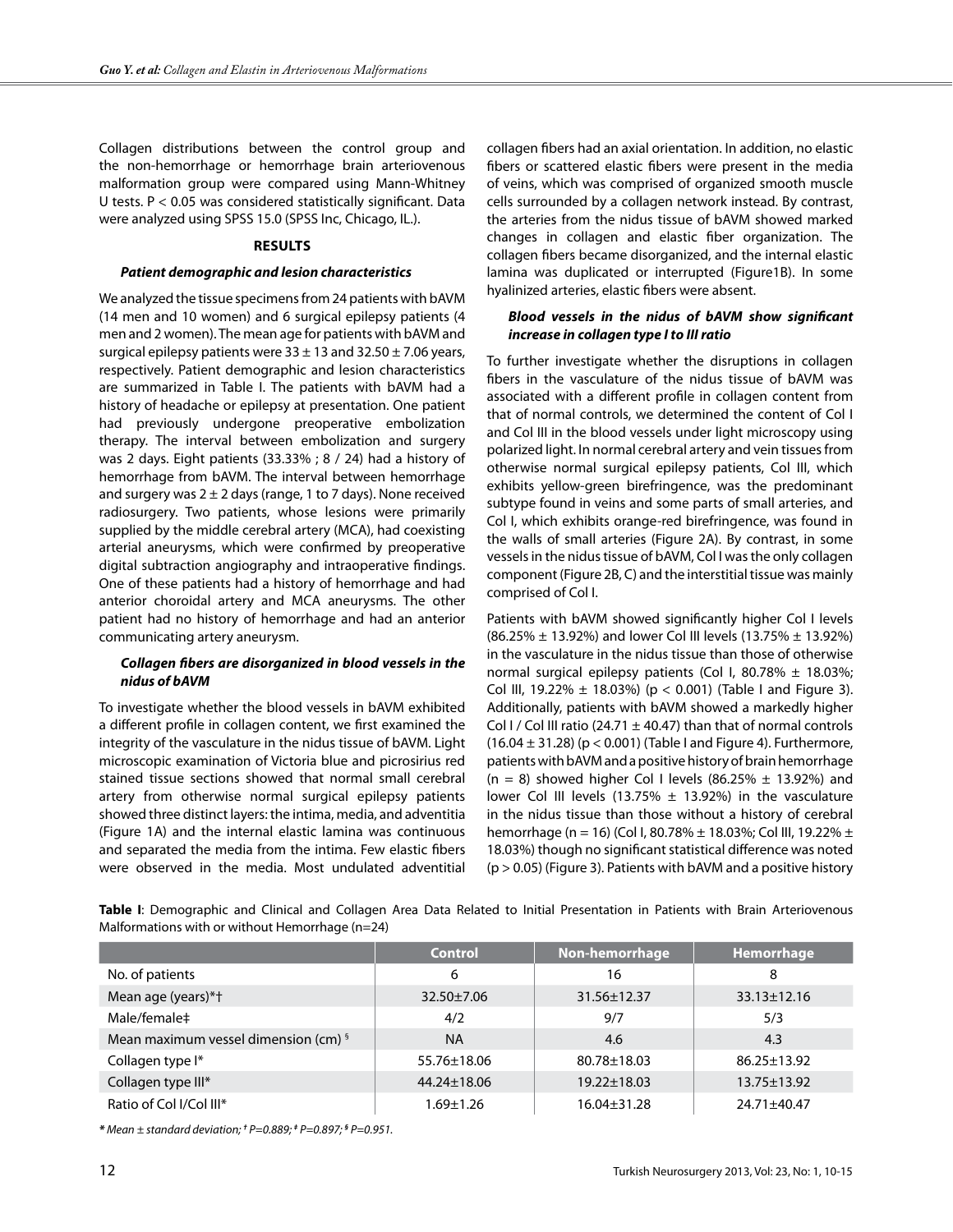

**Figure 1:** Light microscopy of a normal control blood vessel **(A)** and a blood vessel in the nidus tissue of brain arteriovenous malformations **(B)**, which were stained with Victoria blue and picrosirius red. Collagen appears red and elastic fibers appear blue in such staining. **(A)** The normal small cerebral artery shows three distinguishable layers of artery wall and a continuous internal elastic lamina between the intima and media. **(B)** The abnormal artery from the nidus tissue of brain arteriovenous malformations contains reduplicated, disrupted elastic fibers (blue). Scale bar =100 µm.



**Figure 2:** Tissue sections of blood vessels from otherwise normal surgical epilepsy patients **(A)** and the nidus tissue of brain arteriovenous malformations **(B and C)** were stained with Victoria blue and picrosirius red and observed under polarized light. Collagen type I reflects orange/red, and collagen type III reflects yellow/green. Scale bar =100 µm.



**Figure 3:** Box plot of collagen type I (Col I) and III (Col III) content in blood vessels from otherwise normal surgical epilepsy patients and the nidus tissue of brain arteriovenous malformations stratified by history of cerebral hemorrhage. \* indicates that both Col I and Col III in the vessels of the nidus tissue of brain arteriovenous malformations were at significantly different levels than those of normal control vessels. Error bars represent mean ± standard deviation.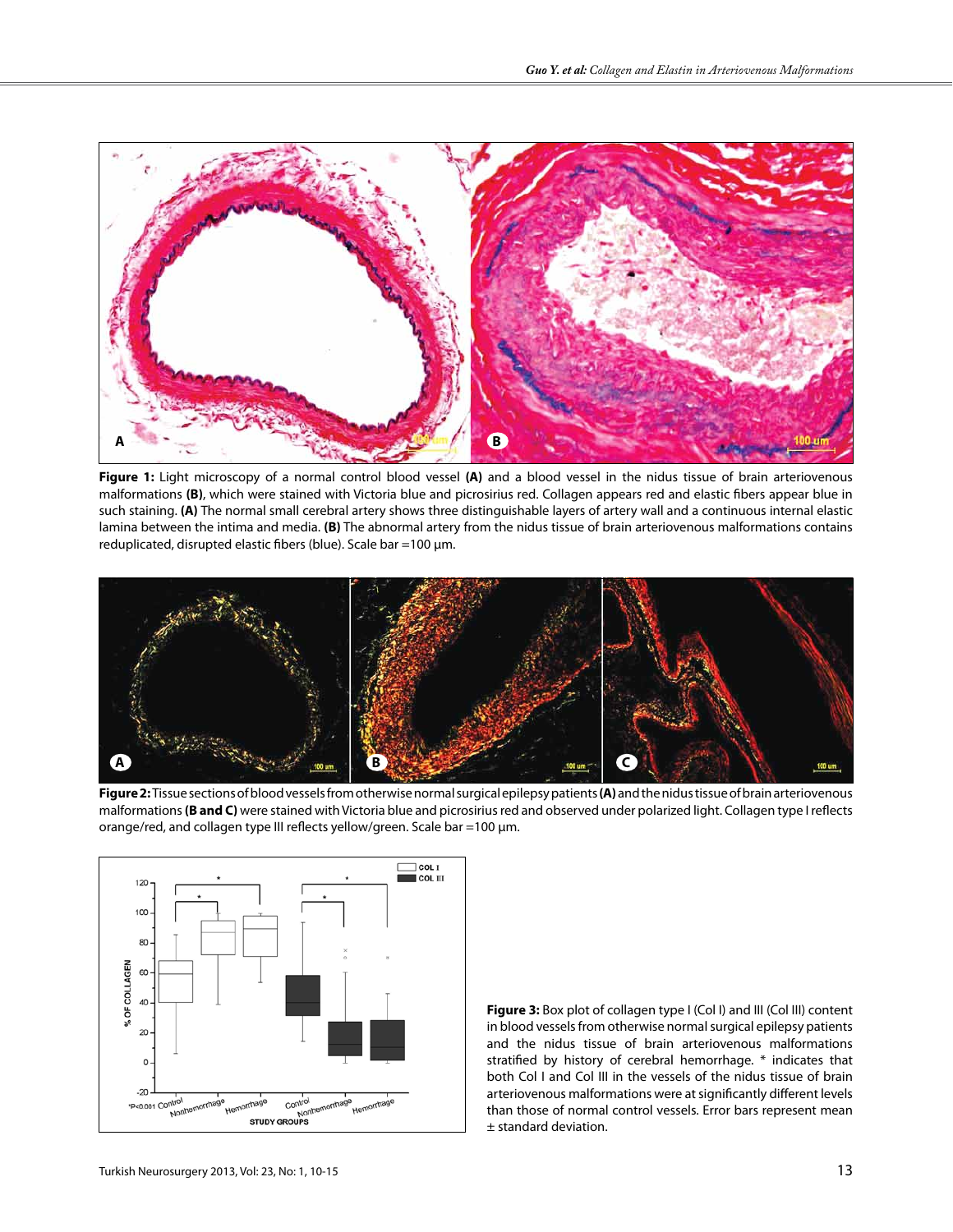

**Figure 4:** Box plot of the collagen type I and III (Col I/Col III) ratio in cerebral vessels from otherwise normal surgical epilepsy patients and the nidus tissue of brain arteriovenous malformations stratified by history of cerebral hemorrhage. \* indicates a significant difference from that of normal control vessels. Error bars represent mean  $\pm$  standard deviation.

of brain hemorrhage also showed a higher Col I / Col III ratio  $(24.71 \pm 40.47)$  than that of those without a history of cerebral hemorrhage (16.04  $\pm$  31.28), but no significant statistical difference was found ( $p > 0.05$ ) (Figure 4).

# **Discussion**

In this study, we presented the direct evidence of the abnormal expression pattern of Col I and Col III in bAVM. We found markedly increased Col I and decreased Col III levels in bAVM compared with control brain samples. We further demonstrated that blood vessels in the nidus tissue of bAVM show disorganized collagen fibers and interruptions in the internal elastic lamina. The markedly increased Col I / Col III ratio in bAVM can be expected to cause impairment of the ECM and structural instability of the vasculature in bAVM. This may, in part, explain vascular instability of bAVM. However, a causal relationship needs to be carefully examined in future studies.

Overall, Col I and Col III constitute 60% and 30% of the collagen content in arterial walls, respectively. In the media, arterial vessel walls contain approximately 30% Col I and 70% Col III, while in the adventitia, Col I is the primary subtype (2). By contrast, the collagen composition of veins is less well studied. We show that Col III is the predominant isotype in normal cerebral veins. However, in bAVM, Col I is the predominant isotype, with some of abnormal vessels consisting almost entirely of Col I.

Fibrosis in these abnormal vessels is found in subjects with or without a history of hemorrhages regardless of preoperative embolization treatment. Although patients with bAVM are a heterogeneous population, this study only includes one subject who had preoperative embolization. Eight of our

patients (33.33%; 8 / 24) had a history of hemorrhage from bAVM; but we found no significant different in Col I and Col III as well as Col I/Col III ratio between those with a history of hemorrhage and those without such a history, suggesting that changes in Col I and Col III contents are unlikely to be associated with the onset of hemorrhage in patients with bAVM. Compared to normal control blood vessels, cerebral vessels in the nidus tissue of patients with bAVM showed a significantly different collagen subtype organization. Although blood vessels in bAVM are heterogeneous, we focused on those vessels within the nidus of bAVM. The arbitrary exclusion of marginal abnormal vessels was a limitation of this retrospective study, and it is possible that these blood vessels had different collagen patterns in hemorrhagic and non-hemorrhagic bAVM.

Because collagen fibers are the primary load bearers in vessel walls, changes in vessel walls are strongly correlated with changes in collagen content, orientation, fiber type, and dimension (5). Col I is a stiff fibrillar protein that provides resistance to tension, whereas Col III forms an elastic network (11) that prevents ruptures in the arterial wall (8). As the Col I / Col III ratio increases so does vascular wall stiffness. In the arteries of bAVM, the internal elastic lamina may be duplicated, interrupted, or completely lost. Therefore, the observed increase in the Col I / Col III ratio in the vasculature of bAVM may compromise the flexibility of cerebral vessels. Combined with venous hypertension in bAVM, these changes may cause bleeding associated with bAVM. Although not significant, the higher Col I / Col III ratio in hemorrhagic sections might also reflect the association between hemorrhage and a loss of blood vessel flexibility in bAVM. This needs to be further addressed in studies with larger sample sizes.

Although intranidal aneurysms and flow-related aneurysms are observed in 16.7 - 21.0% of patients with bAVM (19, 23), the actual incidence is likely higher due to aneurysms that are too small to be detected by cerebral angiography (28). The prevalence of aneurysms in patients with bAVM is due to congenital disorder, vascular developments, and hemodynamic stress (12, 17). Although we had a small sample size  $(n = 2)$ , we suspect that an increased Col I/Col III ratio might cause the association between bAVM and arterial aneurysms, as this increased ratio has also been observed in patients with intracranial aneurysms (14, 17, 25).

This study was limited to changes in collagen subtypes within the nidus of bAVM. However, the primary bleeding site may be in peripheral regions of bAVM, such as the feeding arteries, draining veins, or abnormal microcirculation surrounding the nidus. Though picrosirius red staining is one of the best understood and a well-accepted histochemical technique for collagen research (7, 10, 18, 27), further specific studies are required to understand collagen changes in bAVM.

#### **Conclusions**

In this retrospective study, we observed that changes in the Col I/Col III ratio and elastic fiber organization within